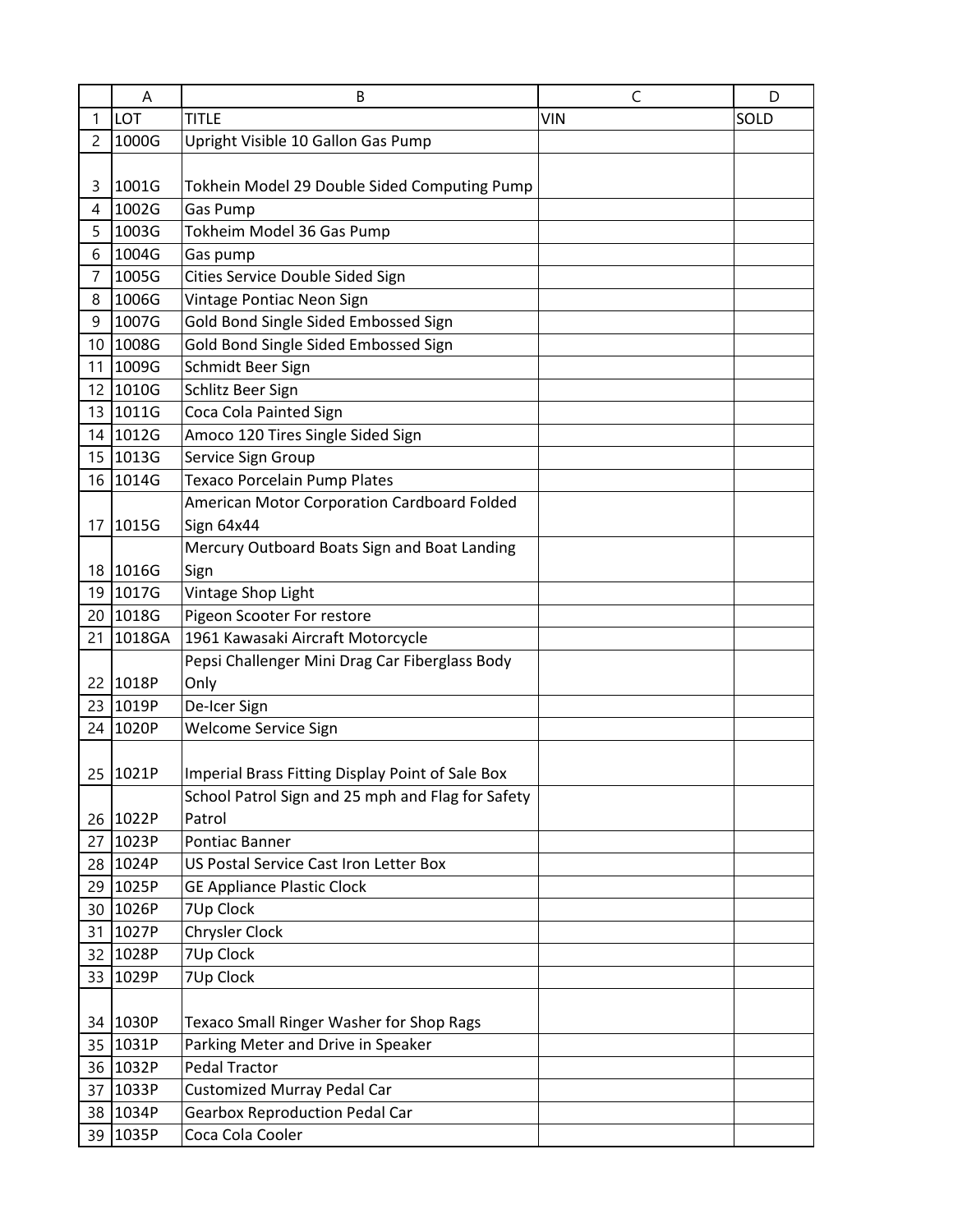|    | A        | B                                                 | C | D |
|----|----------|---------------------------------------------------|---|---|
|    | 40 1036P | Coca Cola Pop Machine                             |   |   |
| 41 | 1037P    | Coca Cola Pop Cooler                              |   |   |
|    | 42 1038P | 7up Pop Machine                                   |   |   |
|    | 43 1039P | <b>Dealer Pontiac Wall Plaques</b>                |   |   |
|    | 44 1040P | <b>Champion Spark Plug Cleaner</b>                |   |   |
|    | 45 1041P | Trico Wiper Display Point of Sale Box             |   |   |
|    | 46 1042P | Atlas Wiper Display and Sale Box                  |   |   |
| 47 | 1043P    | Maremount Single Sided Sign                       |   |   |
|    | 48 1044P | <b>AC Filters Advertising Grill</b>               |   |   |
|    | 49 1045P | Cities Service Oil Can Group                      |   |   |
| 50 | 1046P    | Indian Head Oil Can 1 Gallon                      |   |   |
| 51 | 1047P    | Wheat Belt 1 gallon Oil Cans                      |   |   |
|    | 52 1048P | Deep Rock 1 gallon Oil Can                        |   |   |
|    |          | Standard Oil Quart Oil Can and Cities Service     |   |   |
|    | 53 1049P | Antifreeze 1 gallon Cans                          |   |   |
|    | 54 1050P | Puritan 1 Gallon Oil Can                          |   |   |
|    | 55 1051P | Standard Oil Foreign 1 Gallon Oil Can             |   |   |
|    |          | Farm-Oyl and International Harvester Antifreeze 1 |   |   |
|    | 56 1052P | <b>Gallon Cans</b>                                |   |   |
| 57 | 1053P    | Westland I gallon Antifreeze Can                  |   |   |
|    | 58 1054P | John Deere Antifreeze 1 Gallon                    |   |   |
|    | 59 1055P | Mystic JT-8 Oil Can- Large                        |   |   |
|    | 60 1056P | Cities Service Oil Can Group                      |   |   |
|    | 61 1057P | 2 Aftermarket Advertising Signs                   |   |   |
| 62 | 1058P    | Oil Can Rack with Cans                            |   |   |
| 63 | 1059P    | <b>Atlas Batteries Display</b>                    |   |   |
| 64 | 1G       | <b>Aftermarket Valve Covers</b>                   |   |   |
| 65 | 2G       | Offenhauser Finned V8 Valve Covers                |   |   |
| 66 | 3G       | Offenhauser AL2 V8 Intake                         |   |   |
| 67 | 4G       | <b>Woodgrain Pontiac Steering Wheel</b>           |   |   |
|    | 68 5G    | Chrome Air Cleaner V8                             |   |   |
|    | $69$ 6G  | 1962 Pontiac Tri-Power 541690                     |   |   |
|    | 70 7G    | Pontiac Tri-Power for V8 532422                   |   |   |
|    | 71 8G    | Offenhauser AL2 Intake with 2-4bbl Carbs          |   |   |
|    |          | 1962 Pontiac Tri-Power with Rochester Carbs       |   |   |
|    | 72 9G    | 541690                                            |   |   |
|    |          | 1966 Pontiac Tri-Power with Rochester Carbs       |   |   |
|    | 73 10G   | 9782898                                           |   |   |
|    |          | 1964 Pontiac Tri-Power with Rochester Carbs       |   |   |
|    | 74 11G   | 9775088                                           |   |   |
|    |          | 1966 Pontiac Tri-Power with Rochester Carbs       |   |   |
|    | 75 12G   | 9782898                                           |   |   |
|    |          | 1965 Pontiac Tri-Power with Rochester Carbs       |   |   |
|    | 76 13G   | 9778818                                           |   |   |
|    |          | 1964 Pontiac Intake with Aftermarket Air Cleaner  |   |   |
|    | 77   14G | 9770274                                           |   |   |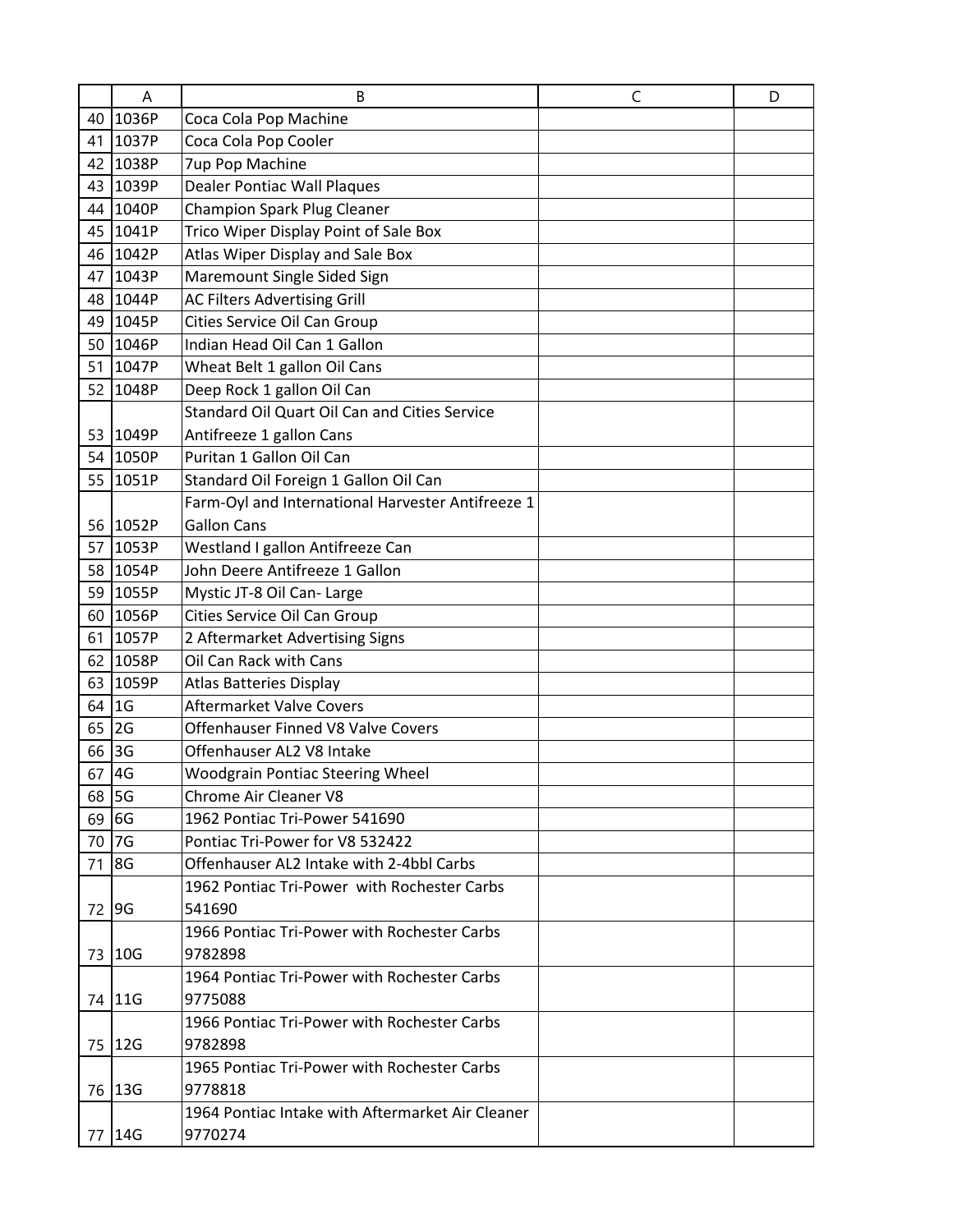|    | A          | B                                            | C                | D |
|----|------------|----------------------------------------------|------------------|---|
|    |            |                                              |                  |   |
|    | 78 15G     | 1966 Pontiac GTO Tri-Power Intake 9770275    |                  |   |
| 79 | 16G        | Pontiac Tri-Power for V8 Cast Iron J307      |                  |   |
| 80 | 17G        | Pontiac Tri-Power 571145                     |                  |   |
| 81 | 18G        | Hurst 4 speed Shifter with White ball        |                  |   |
| 82 | 19G        | 1950's Pontiac 4 speed Console               |                  |   |
| 83 | 20G        | Pontiac 4 speed Console Used                 |                  |   |
| 84 | 21G        | Pontiac 4 speed Console Used                 |                  |   |
|    |            | 1967 NOS GM Pontiac GTO, Tempest, Lemans     |                  |   |
|    | 85 22G     | <b>Automatic Console</b>                     |                  |   |
|    |            | GM 4 speed Transmission with 4 speed Shifter |                  |   |
| 86 | <b>23G</b> | with White ball                              |                  |   |
| 87 | 24G        | Pontiac Indian Hood Ornament                 |                  |   |
| 88 | 25G        | Pontiac Indian Hood Ornament                 |                  |   |
| 89 | <b>26G</b> | Pontiac Manifold Vacuum Gauge                |                  |   |
| 90 | 27G        | Pontiac GTO Lemans Tach                      |                  |   |
| 91 | 28G        | Pontiac Manifold Vacuum Gauge                |                  |   |
| 92 | 29G        | 1964 Pontiac NOS Remote Mirror 984085        |                  |   |
| 93 | 31G        | <b>Texaco Porcelain Pump Plates</b>          |                  |   |
|    | 94 32G     | <b>Texaco Porcelain Pump Plates</b>          |                  |   |
| 95 | 33G        | Texaco Porcelain Pump Plates                 |                  |   |
|    | 96 34G     | Texaco Porcelain Pump Plate                  |                  |   |
| 97 | 35G        | Set Of Pontiac Hubcaps                       |                  |   |
| 98 | <b>36G</b> | Mickey Thompson Valve Covers                 |                  |   |
| 99 | 37G        | <b>Mickey Thompson Headers</b>               |                  |   |
|    | 100 38G    | Used GTO Font Fender With Marker Light       |                  |   |
|    | 101 39G    | Chrome Shifter with White Ball               |                  |   |
|    |            | 1985 Chevrolet Custom Deluxe 20 Series 4x4   |                  |   |
|    | 102 70P    | Pickup                                       | 1GCGK24MXFF33069 |   |
|    |            | Amazing 1974 Pontiac Catalina Safari Station |                  |   |
|    | 103 71P    | wagon                                        | 2L45W4X116742    |   |
|    | 104 72P    | 1966 Pontiac Grand Prix                      | 266576X107475    |   |
|    | 105 73P    | 1976 Pontiac Grand Prix                      | 2K57W6P198339    |   |
|    | 106 74P    | 1964 Pontiac Tempest Convertible             | 814M22782        |   |
|    | 107 75P    | 1969 Pontiac Lemans Convertible              | 237679B108160    |   |
|    | 108 76P    | 1969 Pontiac GTO Judge                       | 242379R160746    |   |
|    | 109 77P    | 1968 Pontiac GTO Convertible                 | 24678Z128272     |   |
|    | 110 78P    | 1969 Pontiac Lemans Convertible              | 237679B150284    |   |
|    | 111 79P    | 1964 Pontiac GTO Convertible                 | 824M30095        |   |
|    | 112 80P    | 1966 Pontiac GTO Convertible                 | 42676P2178323    |   |
|    | 113 80PA   | Pontiac 389 with Tri-Power V8                |                  |   |
|    | 11481P     | 1966 Pontiac Tempest Coupe                   | 235176K607842    |   |
|    | 11582P     | 1966 Pontiac GTO                             | 242176Z100438    |   |
|    | 11683P     | 1964 Pontiac GTO                             | 824M28317        |   |
|    | 11784P     | 1966 Pontiac Tempest Coupe                   | 235176P620282    |   |
|    | 11885P     | 1966 Pontiac GTO Convertible                 | 242176K119355    |   |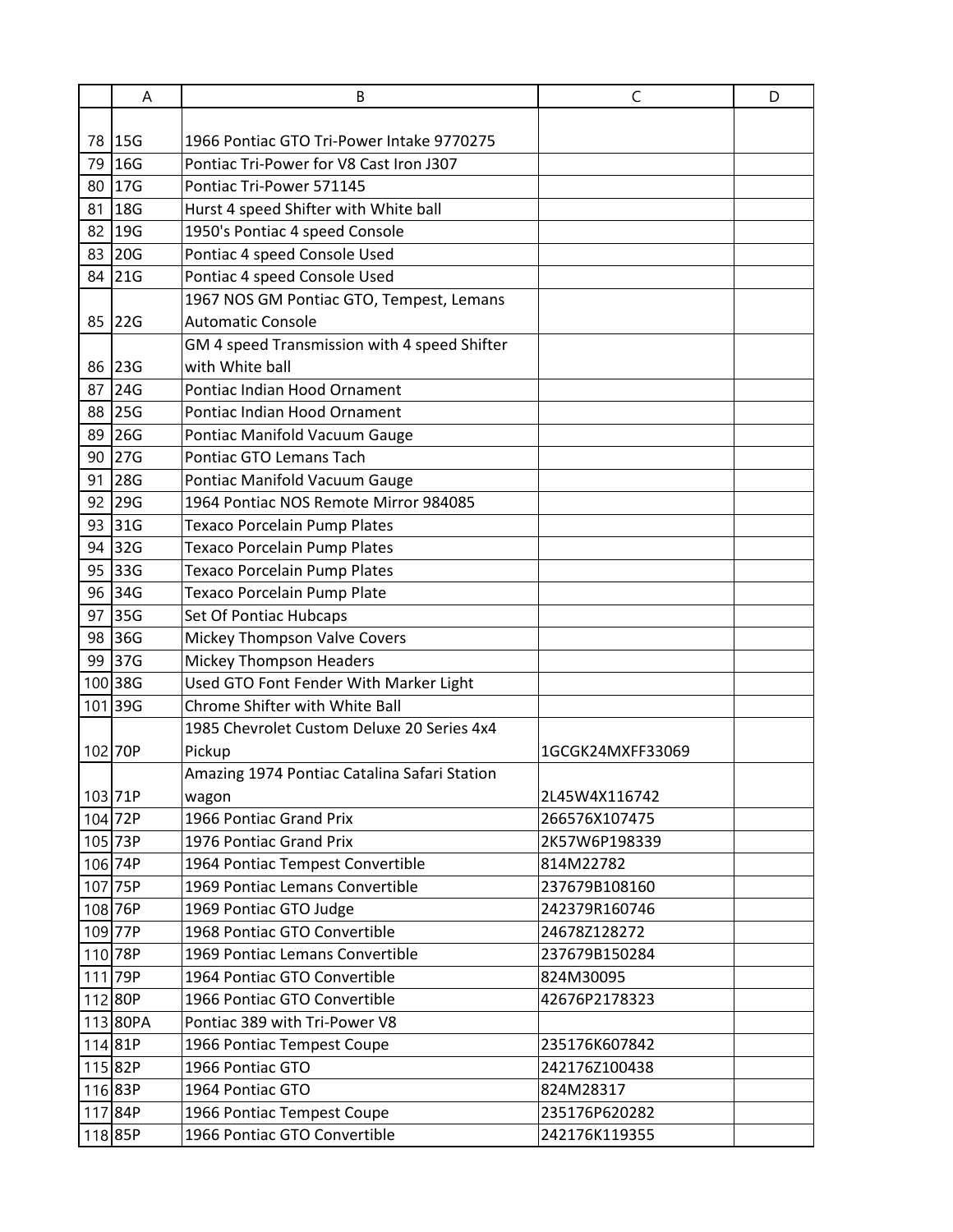| Α                   | B                                           | C                 | D |
|---------------------|---------------------------------------------|-------------------|---|
| 11986P              | 1962 Buick Electra 225 Convertible          | 812006482         |   |
| 12087P              | 1985 Pontiac Fiero Coupe                    | 1G2PF3793FP225701 |   |
| 12188P              | Vintage Wooden Boat Project                 |                   |   |
|                     |                                             |                   |   |
| 122 89P             | Taylor Dunn Manufacturing Golf Cart Project |                   |   |
| 123 89PA            | 1997 Pontiac Firebird                       |                   |   |
| 124 90P             | 1971 Pontiac T-37 Coupe                     |                   |   |
| 125 91P             | 1974 Pontiac GTO Hatchback                  | 2Z17B4L107050     |   |
| 126 92P             | 1980 Pontiac Firebird Espirit Coupe         | 2T87WAL115010     |   |
| 127 93P             | 1977 Pontiac Astro Formula Coupe            | 2C77Y7U523890     |   |
| 128 94P             | 1970 Pontiac Tempest 2dr Sedan              |                   |   |
| 129 <sub>95P</sub>  | 1964 Pontiac Lemans Sedan                   | 824M15791         |   |
| 130 96P             | 1963 Pontiac Lemans 2dr HT                  | 263P223118        |   |
| 13197P              | 1964 Pontiac Catalina 2dr HT                | 834P28352         |   |
| 132 98P             | 1926 Chevrolet Project                      |                   |   |
| 133 99P             | 1973 Pontiac Lemans Sport Coupe             | 2G37M3P330329     |   |
| 134 100P            | 1955 Pontiac Station wagon                  | P755H80727        |   |
| 135 101P            | 1955 Pontiac Chieftan 2dr HT                | P855H36547        |   |
| 136 102P            | 1959 Pontiac Catalina 4dr Sedan             | 159K14770         |   |
| 137 103P            | 1961 Pontiac Bonneville 4dr HT              | 8611P6122         |   |
| 138 104P            | 1955 Pontiac Silver Streak 4dr Sedan        | P755H97504        |   |
| 139 105P            | 1953 Pontiac 2DR Sedan                      |                   |   |
| 140 106P            | 1950 Pontiac 2dr Sedan                      |                   |   |
| 141 107P            | 1951 International L130 Truck               | 9458(v)           |   |
| 142 108P            | 1953 Chevrolet Belair 2dr HT                | C53J033211        |   |
| 143 109P            | 1968 Pontiac Bonneville                     | 262878R119165     |   |
| 1441110P            | 1968 Pontiac Bonneville Convertible         | 262678F20368      |   |
| 145 111P            | 1973 Pontiac GTO                            | 2F37Y3A191219     |   |
| 146 112P            | 1955 Pontiac 2dr Sedan                      | C755H3512         |   |
| 147 113P            | 1956 Pontiac Star Chief 4dr HT              | K856H11025        |   |
| 148 114P            | 1955 Pontiac 2dr Sedan                      | A755S3697         |   |
| 149 115P            | 1955 Pontiac Star Chief 4dr Sedan           | P855S1253         |   |
| 150 116P            | 1969 Ventura 4dr Station wagon              | 2 2169X126679     |   |
| 151 117P            | 1966 Pontiac Tempest 4dr Sedan              | 235696P612040     |   |
| 152 118P            | 1970 Pontiac Lemans 4dr Sedan               | 235690R104107     |   |
| 153 119P            | 1973 Pontiac Lemans Sport Coupe             | 2F37N3P223543     |   |
| 154 120P            | 1969 Pontiac Lemans Coupe                   | 237379B137883     |   |
| 155 121P            | 1969 Pontiac Lemans                         | 237279B129562     |   |
| 156 122P            | 1966 Pontiac Grand Prix                     | 266576X135083     |   |
| 157 123P            | 1973 Pontiac Laguna                         | 2F37M37147261     |   |
| 158 124p            | Pontiac Fiero for Project or Parts          | 1G2PC87P2FP225413 |   |
| 159 125P            | Pontiac Fiero for Project or Parts          | 1G24S3796FP256531 |   |
| 160 126P            | 1965 Pontiac Tempest 4dr Sedan              | 233695P600550     |   |
| 161 <sub>127P</sub> | 1969 Pontiac GTO                            | 2432379B118231    |   |
| 162 128P            | Pontiac                                     |                   |   |
| 163 129P            | 1964 Pontiac Bonneville                     | 884P2248          |   |